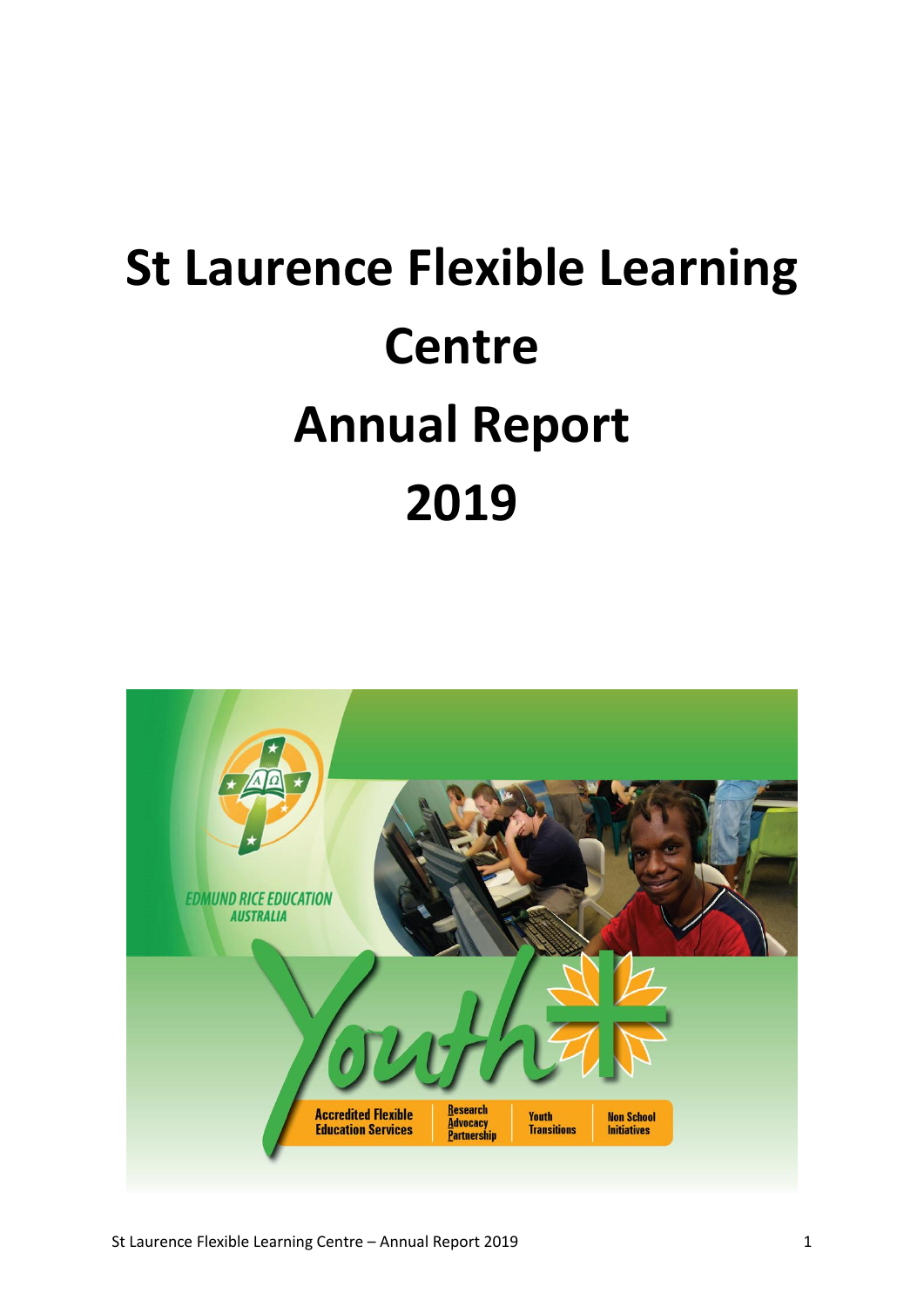#### **About This Report**

St Laurence Flexible Learning Centre (FLC) is registered by NSW Education Standards Authority (NESA) and managed by Youth+ under the governance of Edmund Rice Education Australia and the Diocese of Maitland/Newcastle.

The Annual School Report to the Community for this year provides the St Laurence FLC community with fair, reliable and objective information about school performance measures and policies, as determined by the Minister for Education.

The Report also outlines information regarding school improvement initiatives and developments of major interest and importance to the school community during the year. Accordingly, the Report demonstrates accountability to regulatory bodies, the school community, EREA and the Diocese of Newcastle-Maitland.

This Report has been approved by Youth+ to ensure compliance with all NESA requirements for Registration. This Report complements and is supplementary to school newsletters and other regular communications.

Following its submission to NESA, the Report will be presented to the St Laurence FLC community, and be available on the school's website by 30 September 2020.

Further information about the school or this Report may be obtained by contacting the school:

St Laurence Flexible Learning Centre 137 Broadmeadow Rd Broadmeadow, NSW 2290 Office Ph: 02 4075 2077 Web[: https://www.ereafsn.edu.au/stlaurenceflcnewcastle/](https://www.ereafsn.edu.au/stlaurenceflcnewcastle/)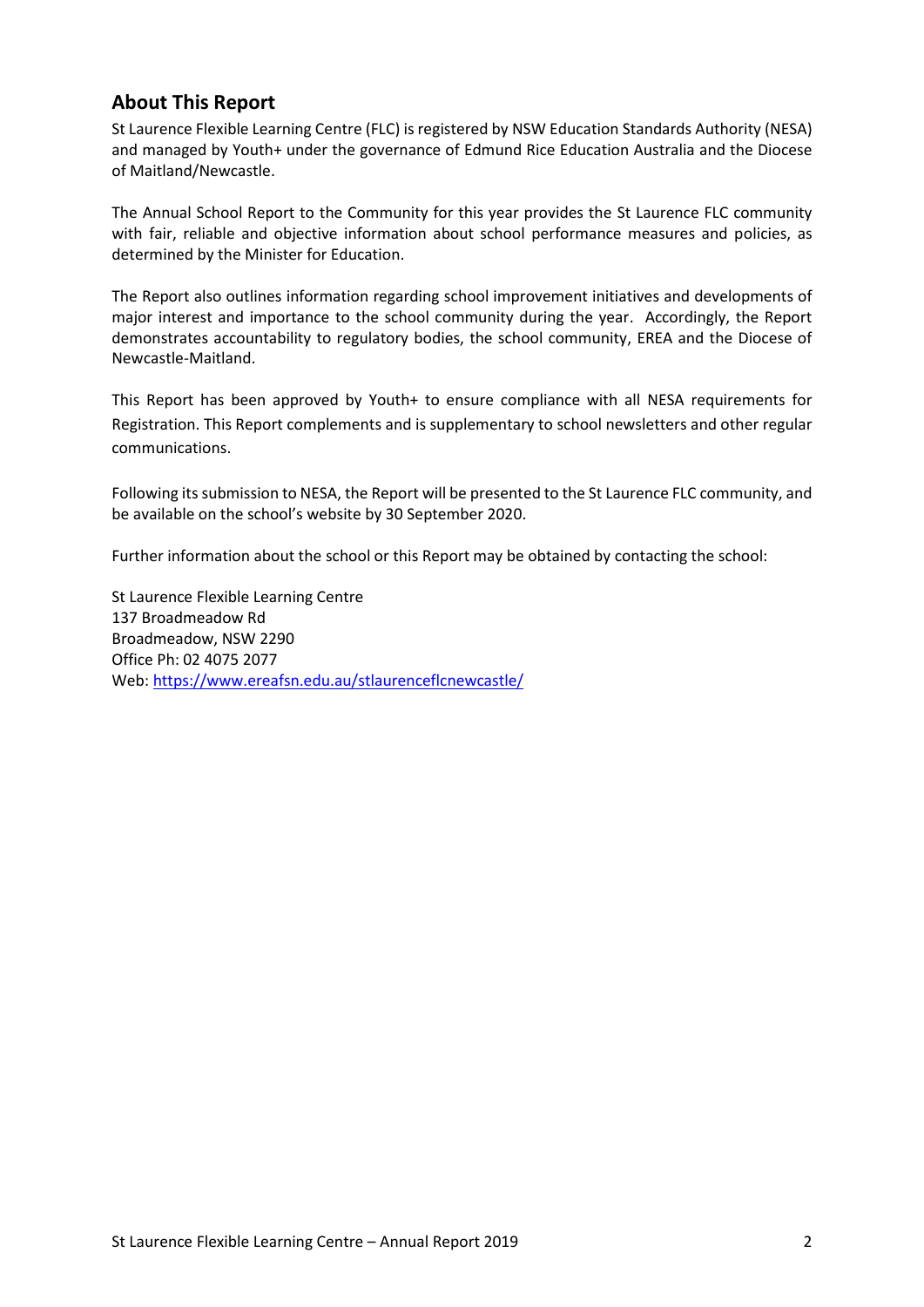## **Message from Key School Bodies**

#### **Head of Campus Message:**

2019 saw St Laurence Flexible Learning Centre complete its first year of operation as an Edmund Rice Education Australia YouthPlus school. Our staff team is proud to continue education in the tradition of Edmund Rice by providing education options to the most marginalised youth of our local community.

As our presence in the community grows, we are making increased connections with local business and agencies and receiving more referrals from local schools, families and services.

The team started with the HoC, 3 teachers, a youth support worker and administration. Our target population was 25 young people. Due to demand, this grew to a school roll of 38 by the end of the year.

As part of our commitment to improving literacy across the school, we recruited a literacy specialty role in order to provide school wide support as well as more intensive small group and individualised support.

We were fortunate to be able to involve parents, carers, extended family members and community groups in our end of semester and end of year Awards Ceremonies. We celebrated the successful completion of the RoSA certificate with our year 10 students. Statement of attainments and certificates in vocational studies for art & employment skills and a number of year 9 young people who completed their year 9 studies in preparation for year 10 in 2020.

We introduced our electives program which aims to connect young people with learning for the enjoyment of learning in areas of interest. Young people could select from a range of activities such as music, art, cooking, gardening, basketball, craft and surfing. Our first school mural was completed in conjunction with a local First Nations artist and is displayed proudly onsite.

We also celebrated the beginnings of our cycling program which saw a number or young people regularly riding the beaten tracks of the local National Park and Fernleigh Track. They also participated in a bike mechanics workshops. Community support has been fantastic with equipment being donated through partnerships with local police and PCYC.

We were lucky enough to have the services of a wonderful volunteer who supported the young people in class. We also had a TAFE student placement who engaged in the program as part of their studies.

Kelly Anderson - Head of Campus.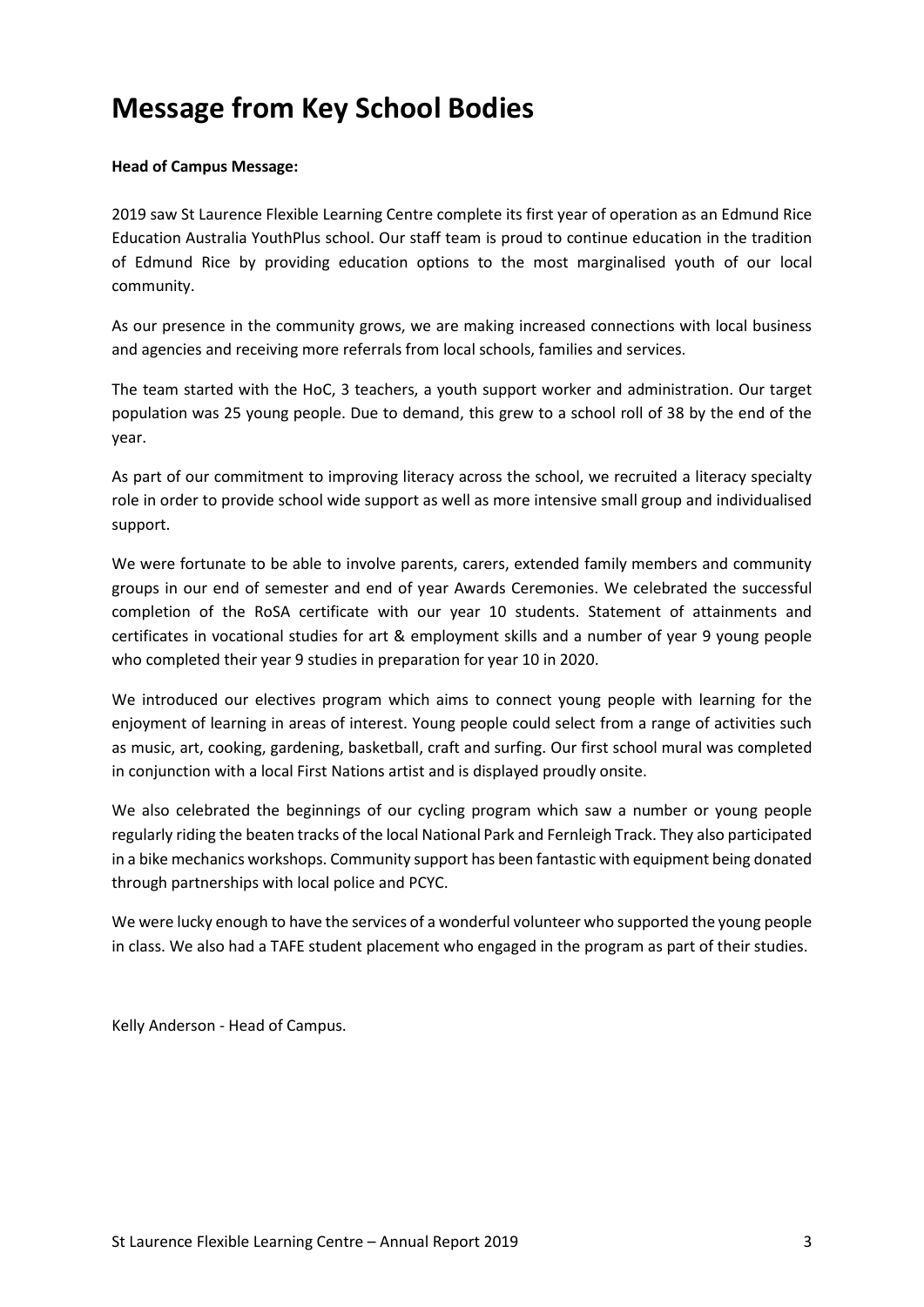## **School Context**

St Laurence Flexible Learning Centre (SLFLC) is a joint initiative with the Catholic Diocese of Maitland/Newcastle and of Edmund Rice Education Australia Youth+. It is conducted in accordance with the Youth+ philosophy and principles. SLFLC commenced operation as a registered Non-Government School in 2019 and is part of a national association (EREA) of over fifty schools which includes, in 2019, twenty Flexible Learning Centres.

The philosophy of the St Laurence FLC draws on the spirit and vision of Edmund Rice Education Australia and is grounded in the Edmund Rice Education Australia Charter document (see [www.erea.edu.au\)](http://www.erea.edu.au/). The document has a clear commitment to social justice, inclusive communities, liberating education and gospel spirituality, and stands in solidarity with disenfranchised young people of all social, cultural and religious backgrounds. The philosophy also has a practical focus, based in the application of four core principles of "Respect" (for self, others and environment), "Safe and Legal" environment, "Participation" (have a go) and "Honesty" (being fair dinkum) among all participants of the St Laurence FLC. This is evident in the ways the organisational culture and practices are shaped through the application of these principles. In essence, the principles establish a "common ground" among staff, young people and parents, a collective forum, where the means to resolve conflict, negotiate learning, recognise rights, responsibilities and consequences are modelled and explored, both within the group, and individually and as members of the broader community.

The 2008 Melbourne Declaration on the Education Goals for Young Australians calls for improved educational outcomes for Indigenous youth and disadvantaged Australians, and states: *"Australian Governments commit to working with all school sectors to*

- *'close the gap' for young Indigenous Australians*
- *provide targeted support to disadvantaged students*
- *focus on school improvement in low socioeconomic areas"*
- (Melbourne Declaration on Educational Goals for Young Australians. 2008, p.15)

St Laurence FLC works with young people who are vulnerable and experience a complexity of interrelated needs. Participation, engagement and retention are key elements in the philosophy of St Laurence FLC, and the development of moral reasoning through the application of the four principles prepares young people for responsible citizenship. The learning experiences also build self-confidence and esteem in young people, promote an optimistic view of their potential and future, and assists them to develop the knowledge, skills and attitudes necessary to enjoy a healthy and fulfilling life.

St Laurence FLC offers an inclusive and non-discriminating learning community to young people, who for a variety of reasons, are disenfranchised from mainstream education. Young people are enrolled from both genders, from a variety of language, cultural and religious backgrounds, with particular sensitivity to First Nations culture, and from backgrounds of socio-economic disadvantage. Young people are exposed to learning experiences that develop understanding and appreciation of the diverse cultural values that constitute Australian society and specifically addresses the needs of young people and families from the Newcastle region. Importantly young people are encouraged to participate in decision making processes that affect the school community, their own lives and the society in which they live. Learning is focused around the individual needs of young people and progress is carefully documented and monitored. Young people, in conjunction with their teachers and youth workers, draft learning plans with articulated education pathways.

St Laurence Flexible Learning Centre – Annual Report 2019 4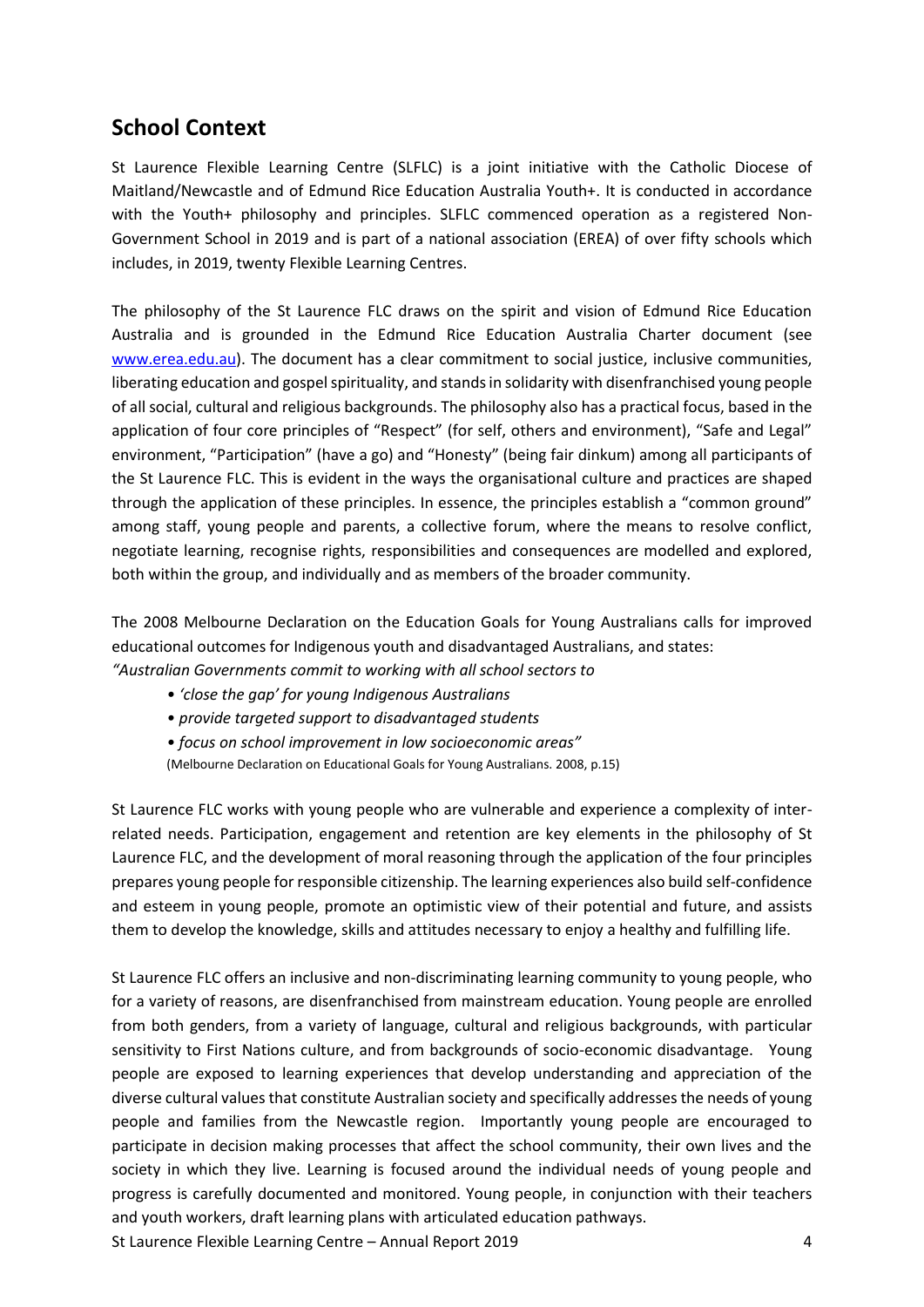#### **Youth+ Foundation Statement**

Youth+ seeks to respond to the needs of young people disenfranchised and disengaged from education. Youth+ provides a place and an opportunity to re-engage in a suitable, flexible learning environment.

Youth+ seeks to build honest and authentic relationships with young people, their families and communities, supporting and celebrating the uniqueness and dignity of each person. Youth+ is guided by the vision of Edmund Rice about the empowering service of education, to achieve personal and community liberation through educational experiences that enable transformation.

## *Operation by Principles* **and** *Common Ground –* **(Actions taken by the school to promote respect and responsibility)**

The concept of '*common ground'* applies to all who choose to participate in our services. Adults and young people alike commit to participate in a learning environment that is democratic, relational and operates through key principles.

Relationships at our services are based on a respect for personal dignity and recognition of difference. An emphasis is placed on the peaceful resolution of conflict and spirituality is recognised as a universal human experience. Rather than being rule governed, the school uses principles, which are agreed upon (established common ground) as a basis for respectful social engagement amongst the community including young people, parents and staff. The principles are:

#### **RESPECT, PARTICIPATION, SAFE and LEGAL, and HONESTY**

These principles are used to guide group relationships. They represent broad directions for group practice and establish a common ethical framework which promotes appropriate learning and personal relationships.

The consequence of operating within a common ground set of principles is that all group participants, whether they are staff, young people or parents, are responsible and accountable for their behaviour, while allowing everyone to have a voice. Within this framework emphasis is placed on providing opportunities for the articulation of issues and their resolution. Considerable time, sensitivity and skill are often required to allow for briefing, challenge and registration of on-going expectations. Honest and open communication enables young people, parents/carers and staff to demonstrate their satisfaction (or dissatisfaction) with the school.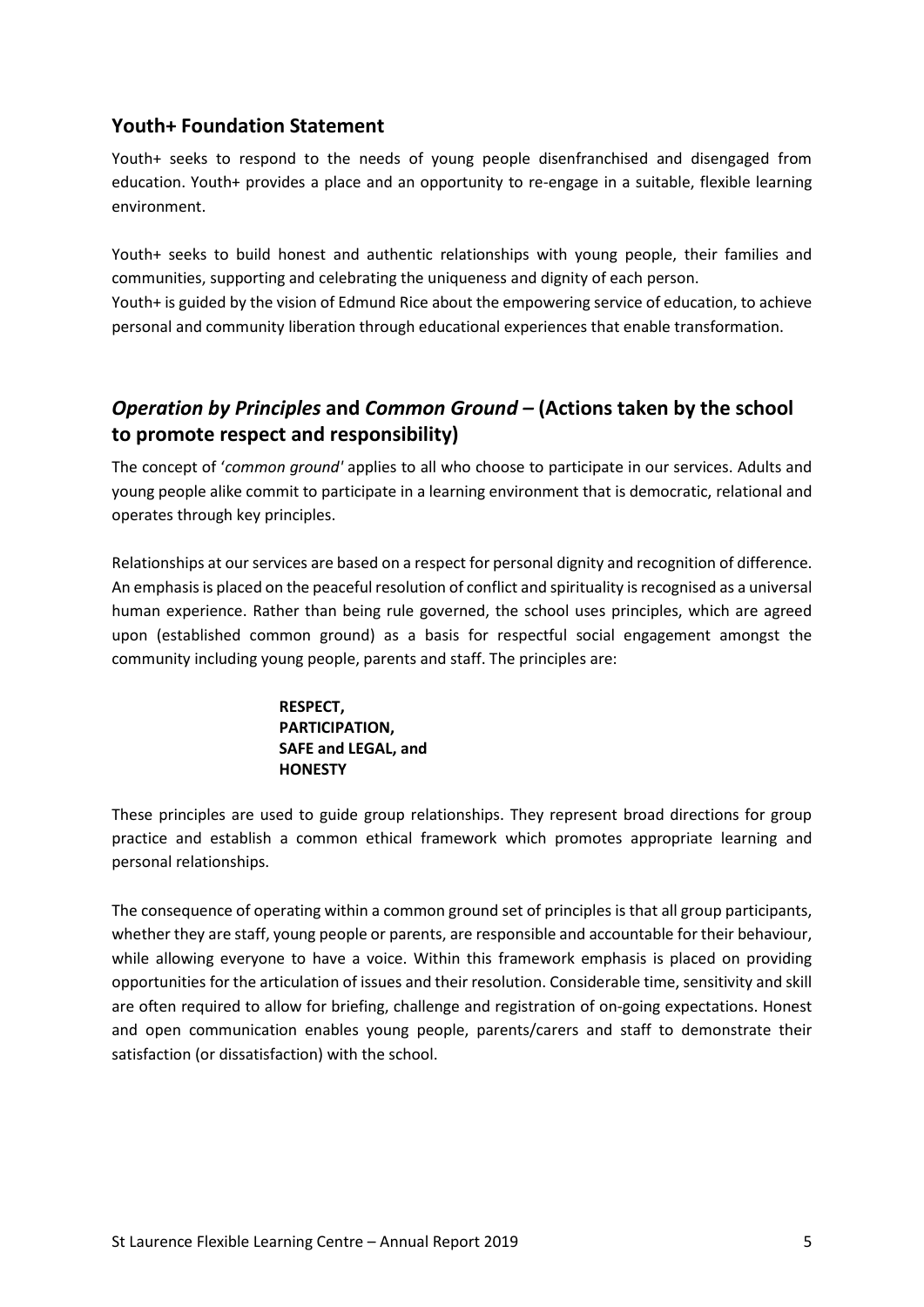### **Parent and Carer Support and Involvement**

St Laurence FLC recognises that parents/carers are the primary educators of their young people, while remaining sensitive to the fact that many young people live independently of their families. We recognise our critical role in educating parents and carers, and being the link between young people and their carers in times of stress and crisis.

Particular reference is made to recognition of First Nations Culture through integrating Aboriginal and Torres Strait Islander themes in our curriculum and recognising National Days and Celebrations.

Class Staff (teacher and youth worker) have regular contact with parents and carers via phone conversations and catch-ups that happen on an almost daily basis. The importance of this informal contact cannot be overestimated. Parents and carers often phone wellbeing staff or the Head of Campus to share information or to ask for advice, and most particularly seek and share strategies and supports in times of crisis.

Parents and carers are invited into Operation by Principle as participants in Collaborative Problem Solving meetings with staff and young people. Staff seek the input of parents and carers in negotiating a way forward with young people. Staff often conduct home visits to encourage young person engagement through outreach and participation in on-site classes.

St Laurence FLC supports and encourages this role of parents/carers through: presentation ceremonies, newsletters, cultural and social celebrations, parents/carer meetings and home visits. Families are viewed as partners in their children's educational experience. While family circumstances may be related to young people's alienation, the importance of building positive family relationships is a priority.

#### **Individualised Education Program and Learning Plans**

Curriculum plans are attuned to the individual young person by an assessment of need and delivery within a supportive environment that will re-engage the young person with learning and encourage a sense of community. Personal Learning Plans are developed by the class staff partnership are and negotiated with young people to form an integral part of daily learning programs. Personal Learning Plans are informed by diagnostic testing in literacy and numeracy also, providing a snapshot of the young person's current needs and future aspirations.

Through this living document, young people articulate their learning, social, emotional and personal needs and goals. They are dynamic documents that respond to the changing contexts of young people as they progress through stages of life, and importantly the achievement of goals and milestones are celebrated. The Personal Learning Plans are revisited and adjusted frequently throughout the year. Teachers use this information to make learning and environmental adjustments for each young person, which they apply from a trauma informed practice.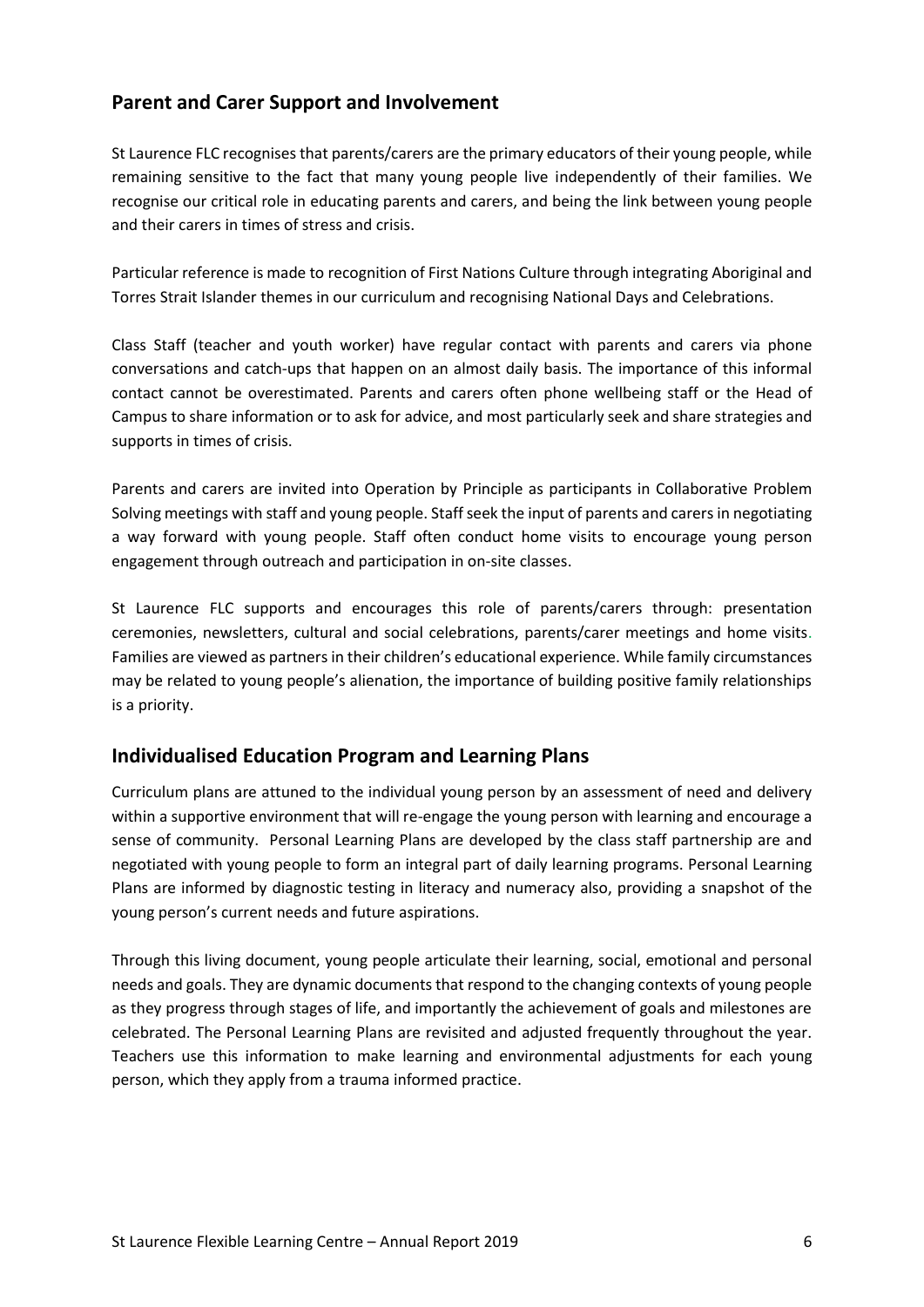## **Diagnostic Testing**

Often a young person enrolling in the program comes with little or no documented educational history due to an extended absence or sporadic attendance at the previous school. Therefore, it can be difficult to ascertain their current educational ability and needs. To ensure that a young person is getting appropriate learning material we undertake a literacy and numeracy assessment of their current ability. This is initially completed using online PAT testing in maths & English the Basic which identifies strengths and areas to develop across the strands of the curriculum.

A secondary assessment tool is used called Key Skills Builder (BKSB).

BKSB is specifically designed for disengaged and educationally marginalised young people and adults. BKSB results are aligned with national benchmarks for accredited learning and training, and the results are able to be used to identify young people who may be ready to move into accredited training and transitional pathways.

BKSB is a validated diagnostic tool that is aligned to the Australian Core Skills Framework (ACSF). The ACSF provides a level that is nationally recognised, and aligns with the minimum literacy and numeracy standards in NSW for school leavers. BKSB is utilised weekly within the maths and English programs to further develop the basic skills through an individualised program based on need.

All Year 9 students are invited to participate in the NAPLAN testing. In 2019, we had 2 students complete full or partial NAPLAN testing. Many parents chose to opt out of NAPLAN testing where possible.

#### **Rhythm, Routine and Ritual**

Structure and predictability help young people who have experienced trauma to feel safe and enables them to take safe risks and to develop. St Laurence FLC has built routine and ritual into daily practice in order to create a calm and predictable learning environment for young people. This also produces positive outcomes in young people's ability to negotiate and communicate, to think critically, to make decisions and to build their social capability.

Each day the community conducts an extended check-in session at the beginning of the day. This session allows young people to share issues of concern, address problems, air grievances and communicate openly with staff. It also allows days of significance to be marked, celebrated and discussed, for example Easter and Youth Week festivities.

Learning sessions or activity often discuss the Working Agreement, in which staff negotiate with young people the ways in which Common Ground will be expressed through the Four Principles within the time period.

#### **Learning Choices**

The school's educational approach includes flexible timetabling, smaller learning groups, and relevant curriculum. This enables the delivery of creative responses to the learning needs of the individual young person, incorporating their cultural and spiritual backgrounds and history of trauma.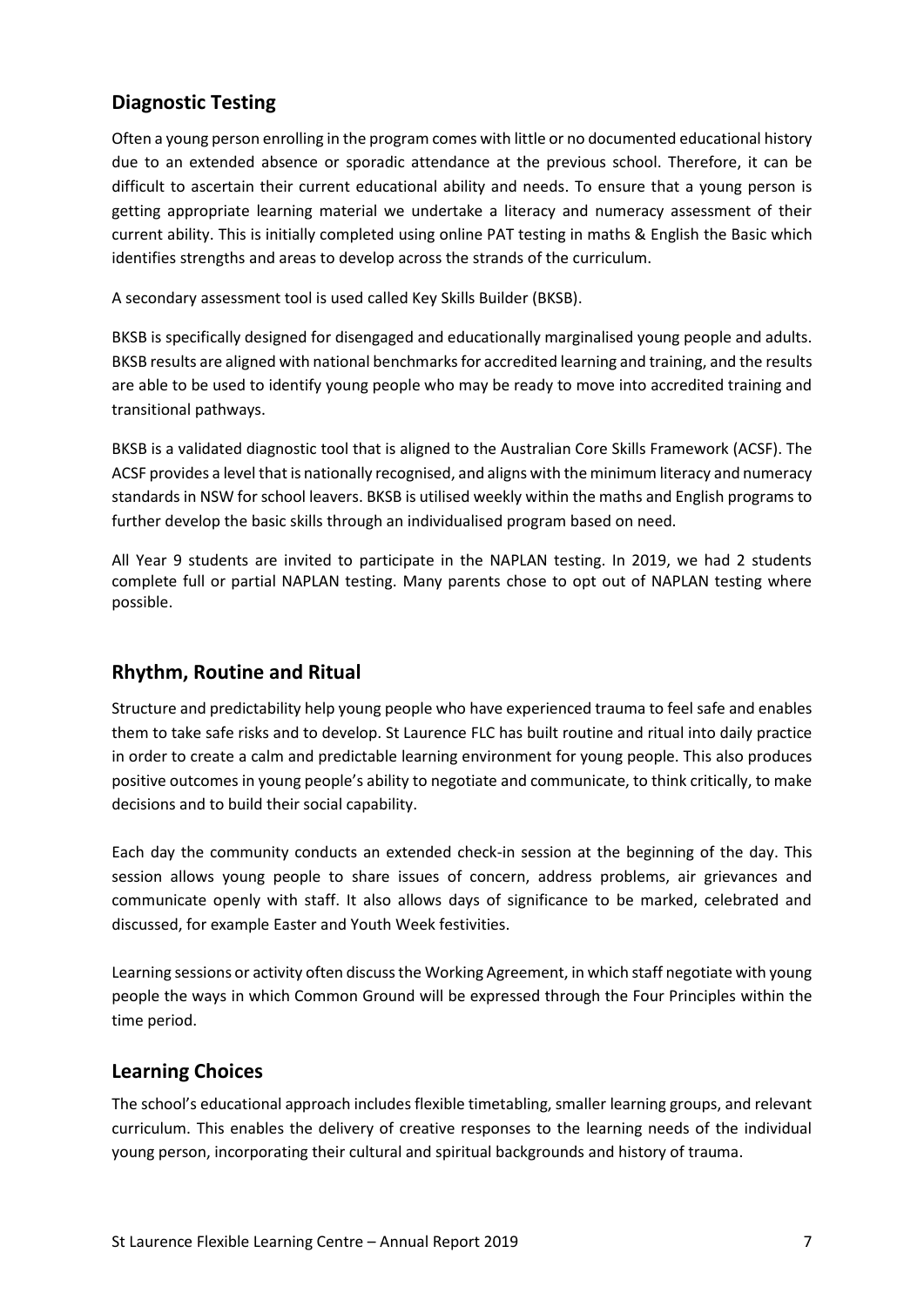The school's learning programs comply with NESA Mandatory Course requirements for Stage 4 and 5 of schooling, with a strong emphasis on providing meaningful and engaging learning through individual adjustments and personal learning plans.

We also have on offer courses through the Youth+ Registered Training Organisation which exists to assist our Flexible Learning Centre's nationwide to provide more future pathways for our young people. Young people are given the opportunity to work towards the Certificate II in Skills for Work and Vocational Pathways. This course is integral in providing access pathways for any of our young people who wish to pursue further education options including TAFE courses. It has an added benefit that many of the required and elective units are directly related to a range of workplace skills. This helps to prepare our students for the workforce and can show employers that our young people have the specific skills that they require. We are actively assisting these students to progress into work or further TAFE studies as they finish their Certificate. Similarly we offered the Certificate I in Visual Arts.

#### **Multi-Disciplinary Teams**

Team members use a multi-disciplinary approach to provide health, educational, cultural, social and emotional support for young people. Educational, community and allied health professionals are encouraged to collaborate closely to provide wrap around care for the young person. Information is shared and expertise is respected. The youth worker works holistically to develop links with external support agencies such as Child and Youth Mental Health Services, Family and Community Services, Drug & Alcohol support services, housing and accommodation services, Drug Rehabilitation and Juvenile Justice. They are also a part of the local interagency group that meet regularly.

## **Curriculum**

The St Laurence FLC provides holistic learning experiences that address the social needs of young people, and promotes their emotional, cognitive, spiritual and academic development. Learning programs are developed with the intention to:

- empower young people to take personal responsibility for their learning
- support young people to become independent learners
- address deficits or gaps in literacy and numeracy
- develop in young people the skills and dispositions of twenty first century learners including collaboration, innovation and knowledge creation,
- recognise and celebrate the skills and knowledge of young people,
- enable young people to experience challenge within a safe and supportive learning environment
- provide a sense of achievement that is relevant and authentic to the real world

Learning experiences address NESA Mandatory Courses for years 9 and 10 with a strong focus on Literacy and Numeracy. Courses offered appear below.

| <b>NESA Mandatory Courses</b>                     |                                                                                   |  |
|---------------------------------------------------|-----------------------------------------------------------------------------------|--|
| Stage 5                                           | English, Mathematics, Science, Health & Physical Education,<br>Geography, History |  |
| Stage 5 RoSA<br>(Record of school<br>achievement) | English, Mathematics, Science, Health & Physical Education,<br>Geography, History |  |
| <b>VET Courses</b>                                |                                                                                   |  |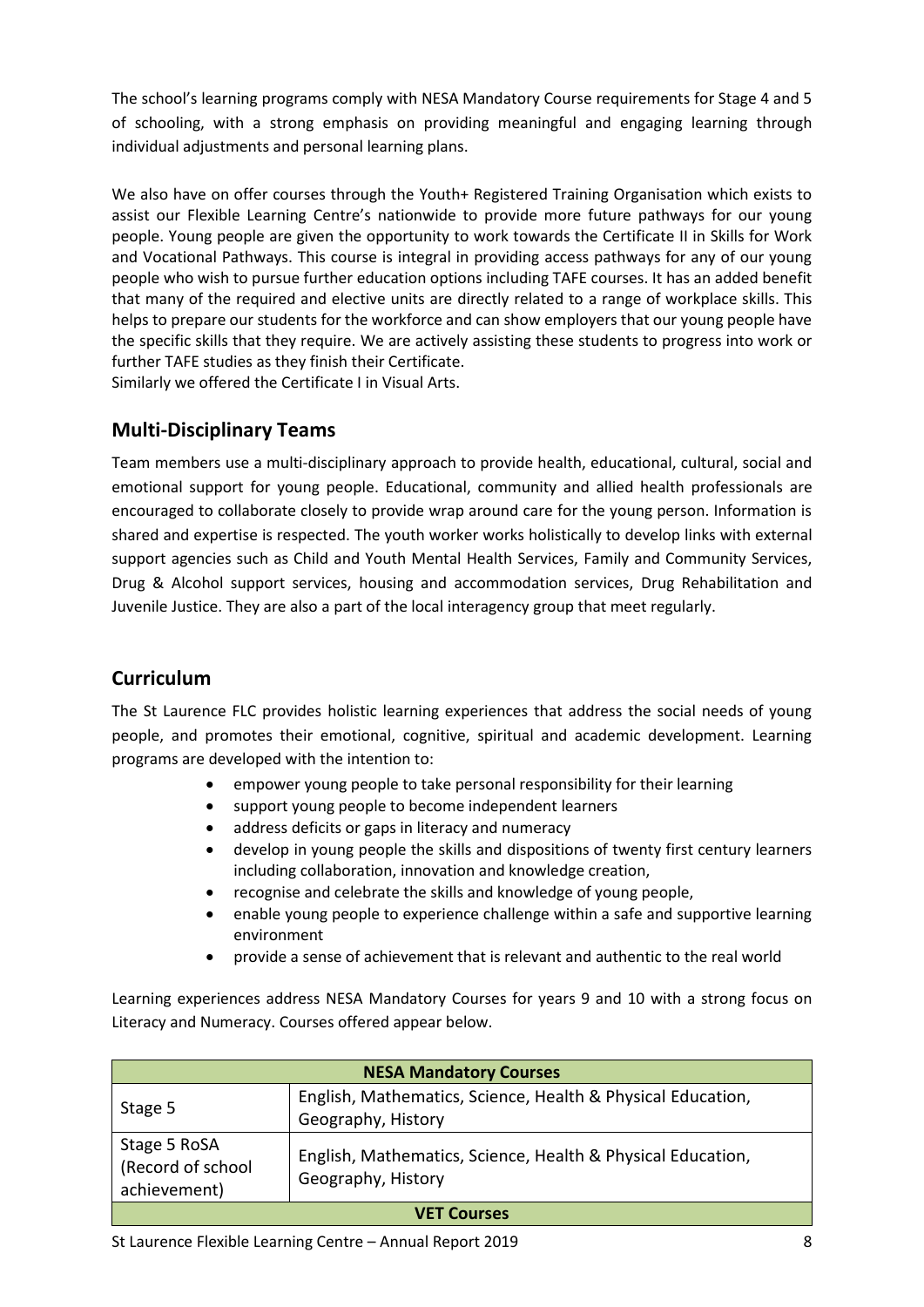## **Community Engagement and Wellbeing Programs**

Sport and outdoor activities continue to make up a large part of the timetable St Laurence FLC, and help us to build a positive community within our school. In 2019, we had strong relationships with PCYC Broadmeadow and Planet Fitness where we maintained a regular weekly booking to participate in exercise programs.

We were also successful in gaining funding through Sporting Schools Grants which has allowed us to run an exciting sport and recreation program including coaching in: Surfing, table tennis, basketball.

#### Employment Workshops

Our school continued to host and attend a variety of workshops over the year. These workshops have been designed for our young people to gain knowledge in areas of potential employment. Some of these workshops included a visit by the Australian Defence Airforce, Employment Plus and Work Skills. In addition the young people attended a workshop at the local University Wollatuka Centre to inform the students of potential study options with a particular focus on Aboriginal support.

#### Wellbeing Workshops

These workshops are aimed at providing growth and personal development in the health area. This year we had a visit from Family Planning.

Our youth worker also makes wellbeing calls in the holidays to each student to offer additional support where required and ensure our young people stay connected .

#### Cultural Activities

In 2019, we attended Yamaloong Cultural Centre, participated in a smoking ceremony onsite with young people, families and community members. Our students also completed a school mural in partnership with Aunty Debbie. This is proudly displayed in the hall.

#### Craft and Art Projects

We have had many young people choose to engage in different art and craft electives offered throughout the year. A number of murals were completed throughout the school as well as basic woodwork and craft activities.

| <b>2019 Young Person Enrolments</b> |    |  |
|-------------------------------------|----|--|
| Girls                               | 37 |  |
| <b>Boys</b>                         | 21 |  |
| Unspecified                         |    |  |

#### **Young Person Enrolments**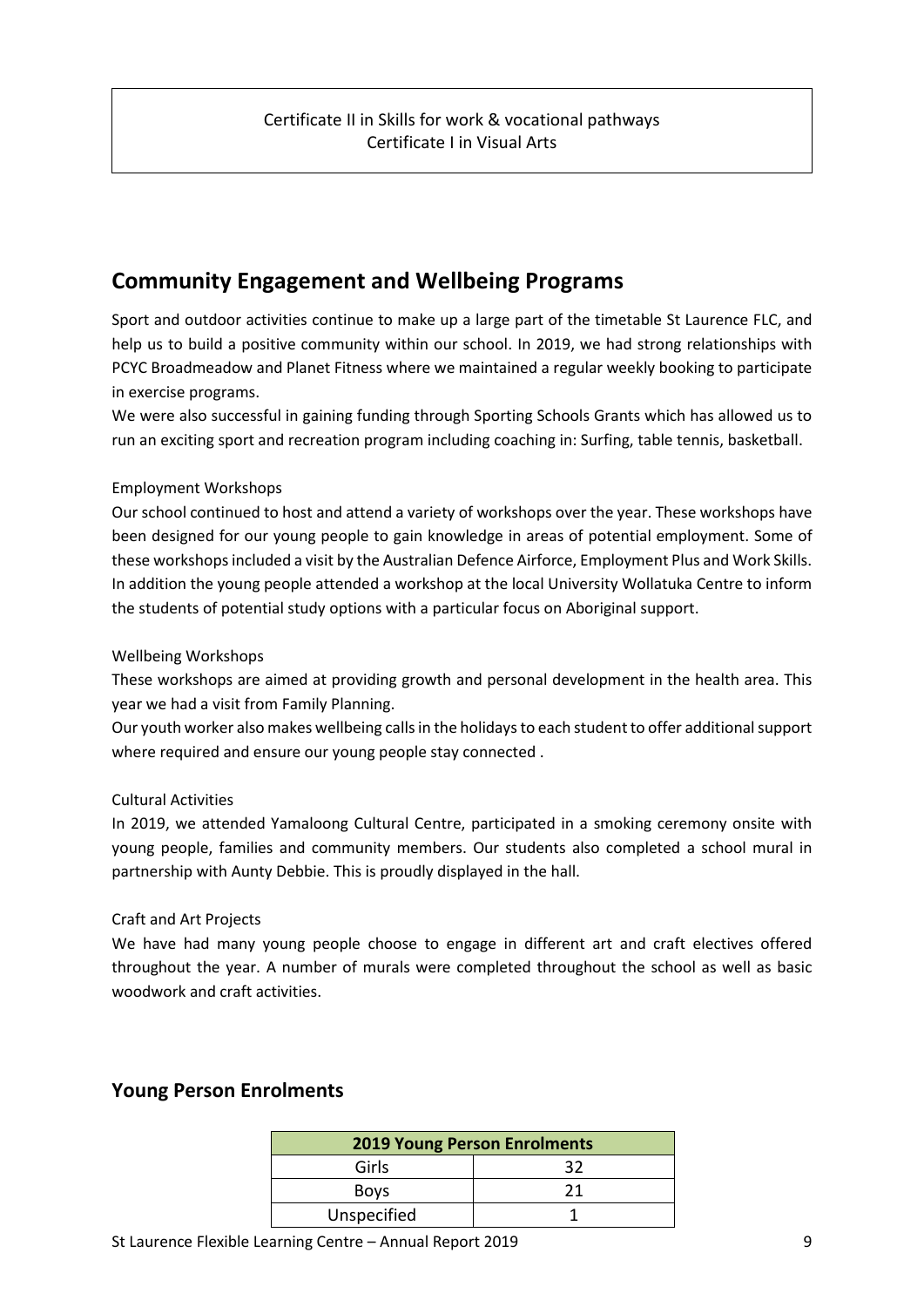| Total               |  |
|---------------------|--|
| <b>First Nation</b> |  |

## **Characteristics of the Student Body**

The young people represent a diverse population of indigenous (35%) and non-indigenous males and females of secondary school age, up to 18 years. The young people who attend the St Laurence Flexible Learning Centre have typically experienced significant and complex educational, social, developmental, psychological, health, legal or familial situations which demand unique responses. Some young people present with diagnosed disabilities but many show signs of learning difficulties, and undiagnosed conduct disorders or unstable mental health. The support for our young people is embedded within an educational framework but also typically involve medical, multidisciplinary, legal and/or social support personnel and systems.

#### **2019 Enrolment by Gender and Attendance**

| <b>Rates by Year Level</b> |             |               | 2019 Young People Enrolment by Gender and Attendance |                         |
|----------------------------|-------------|---------------|------------------------------------------------------|-------------------------|
| <b>YEAR</b>                | <b>MALE</b> | <b>FEMALE</b> | <b>TOTAL</b>                                         | <b>ATTENDANCE RATES</b> |
| 9                          | 14          | 18            | 32                                                   | 58%                     |
| 10                         |             | 15            | 22                                                   | 51%                     |
| <b>TOTAL</b>               | 21          | 33            | 54                                                   | 54%                     |

#### **School Management of Non-Attendance**

Attendance requirements are established to maximise the young person's learning opportunities and performance. All enrolled young people are required to attend school unless reasonable and valid grounds exist for them to be absent. Parents/carers have a responsibility to assist the young person to attend school regularly and a further responsibility to contact the school explaining why absence has occurred when the young person is domiciled with them. The particular circumstances of each young person are considered in the context of this policy. St Laurence Flexible Learning Centre is open to support any arrangements that suit family and student needs to help to improve and encourage higher attendance rates. These include but are not limited to providing plans with reduced days and/or times to be at school, phone calls home to students and parents, off-site and home visits to students and parents and provision of work through booklets and online learning.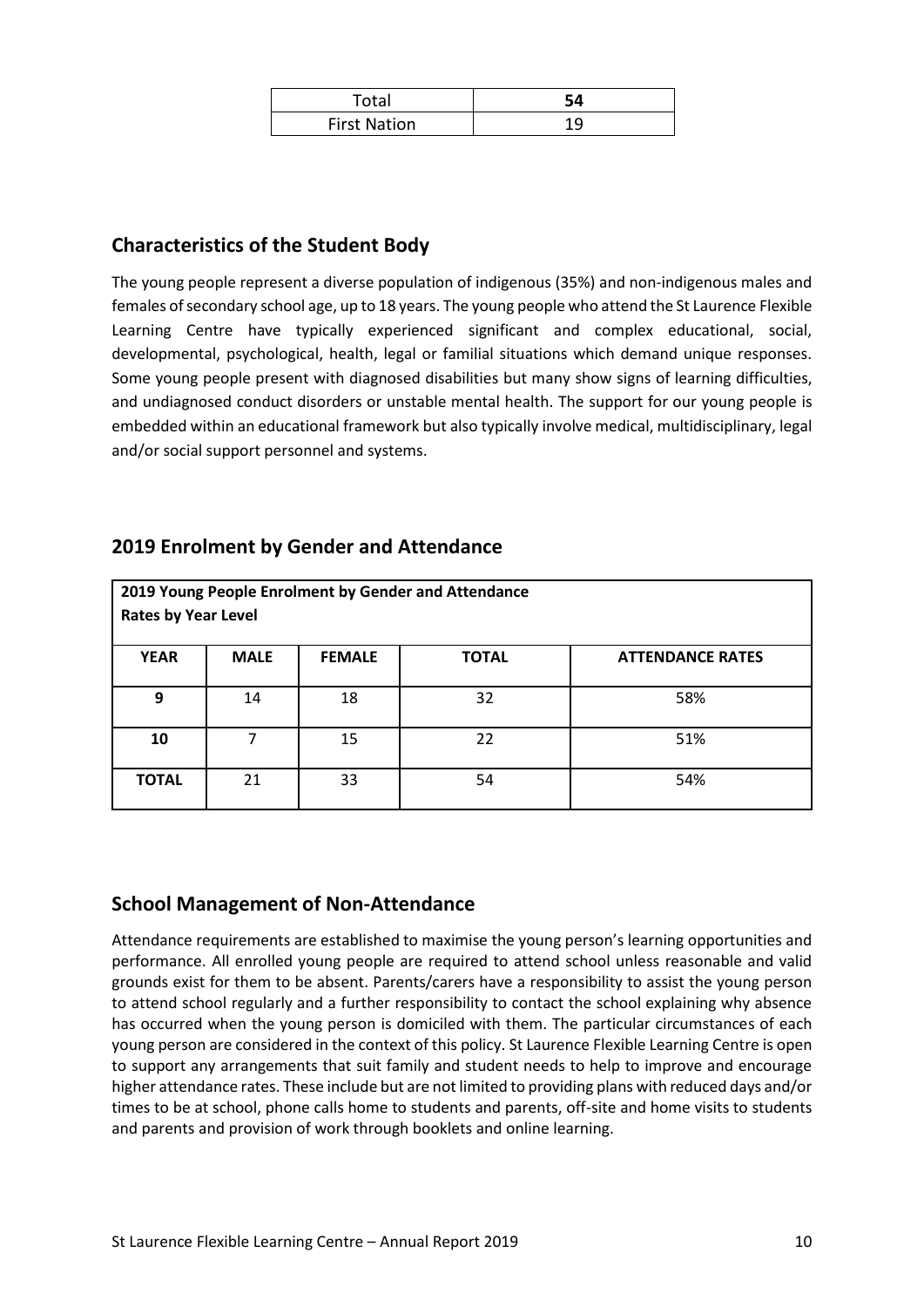## **Post School Destinations**

Most young people from 2019 have returned to the school in 2020. Of those that left we have students who have successfully gained apprenticeships and others returning to secondary school to continue their learning, including two who are completing their Higher School Certificate.

| <b>Destination</b>            | <b>Number of Young People</b> |
|-------------------------------|-------------------------------|
| <b>Full Time Employment</b>   | O                             |
| <b>Other Secondary School</b> | 11                            |
| Work                          | 1                             |
| Apprenticeship/Traineeship    | 2                             |
| Unknown                       | 9                             |
| <b>HSLO</b>                   |                               |

## **Professional Learning**

St Laurence FLC is committed to the ongoing professional development and formation of staff. This continues to enrich the educational opportunities provided for our young people and models to our young people the modern reality of lifelong learning. In 2019 staff participated in the following:

- Individual Reflective Supervision
- Teacher accreditation maintenance
- Professional boundaries workshop
- Youth+ Network New Staff Induction: New Staff
- Senior Leaders Induction (HOC)
- Child protection training
- Curriculum Planning
- First Aid and Resuscitation Annually
- Strategic planning days
- Certificate IV in Training & Assessor upgrade

## **Teaching Staff Details**

Teacher qualifications fall into 1 of 3 categories for all teachers responsible for delivering the curriculum:

| Teaching qualifications from a higher education institution within Australia or<br>as recognised by AEI - NOOSR*                                                 | 100% |
|------------------------------------------------------------------------------------------------------------------------------------------------------------------|------|
| Have qualifications as a graduate from a higher education institution within<br>Australia within AEI-NOOSR* guidelines but lack formal teacher<br>qualifications | 0%   |
| Do not have qualifications as above but have relevant successful teaching<br>experience or appropriate knowledge relevant to the teaching context                | 0%   |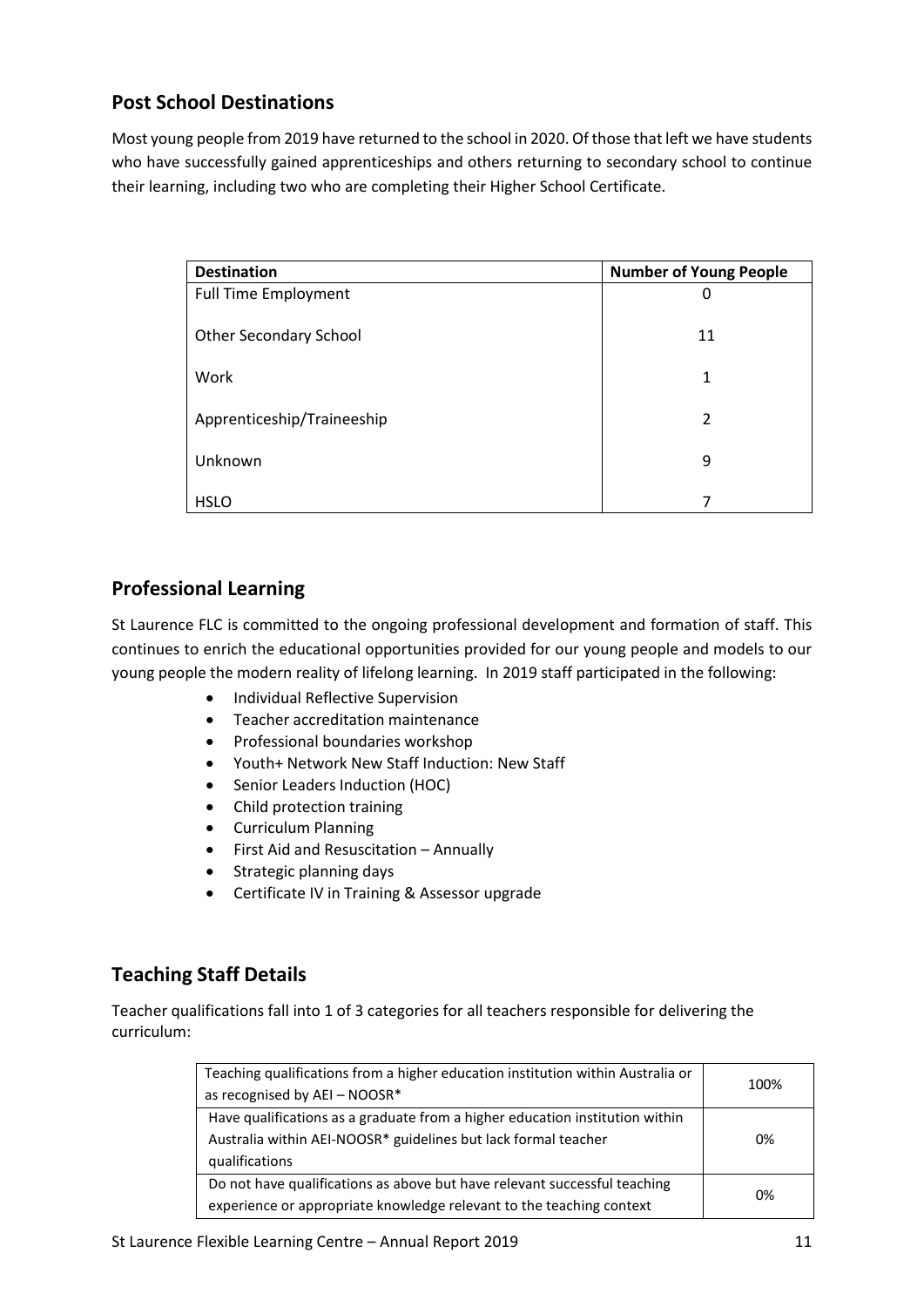\*Australian Education Institution – National Office of Overseas Skills Recognition Staff Retention

#### **Workforce Composition**

| <b>Teachers</b>                   |  |
|-----------------------------------|--|
| <b>Youth Workers</b>              |  |
| <b>Support Staff</b>              |  |
| Workers Identifying as Indigenous |  |
| <b>Total number of staff</b>      |  |

#### **Feedback**

Informal feedback from parents throughout the year indicated satisfaction towards the school and processes particularly in the flexible way that school could respond to individual student circumstances with transport support as well as wellbeing support. Parents also appreciated the familial support in encouraging parents to be a part of collaborative problem solving but being flexible when they were unavailable and also the additional familial support in providing food packages as required.

Informal staff feedback indicated staff appreciation at the level of flexibility and involvement that the school is able to provide due to our small size.

Indirect feedback in relation to high retention rates in both students and staff indicate majority levels of strong satisfaction from all parties.

#### **School Policies**

The following gives a summary of some of the school policies in use. Copies of all policies are available from the school office. Policies required to be available publicly are available via the school website below:

<https://www.ereafsn.edu.au/stlaurenceflcnewcastle/>

#### **Enrolment Policy Summary**

St Laurence Flexible Learning Centre offers a non-fee paying, inclusive and non-discriminating learning community to young people, who for a variety of reasons, are disenfranchised from mainstream education. Young People are enrolled from both genders, from a variety of language, cultural, ethnic and religious backgrounds, with particular sensitivity to Indigenous culture, and from backgrounds of socio-economic disadvantage.

The young people enrolled have typically experienced one or more significant and complex educational, social, developmental, psychological, health, legal or familial situations which demand unique responses as young people who are at risk or have disengaged: young people in out of home care, Aboriginal young people, young offenders, young people affected by homelessness, newly arrived and refugee young people, young parents and carers, young people with disabilities and young people with mental health concerns.

This policy complies with all applicable State and Commonwealth laws. Enrolment interviews are conducted to assess a young person's needs in the light of the above criteria and to assess the Flexible Learning Centre's ability and resources to meet those needs.

St Laurence Flexible Learning Centre – Annual Report 2019 12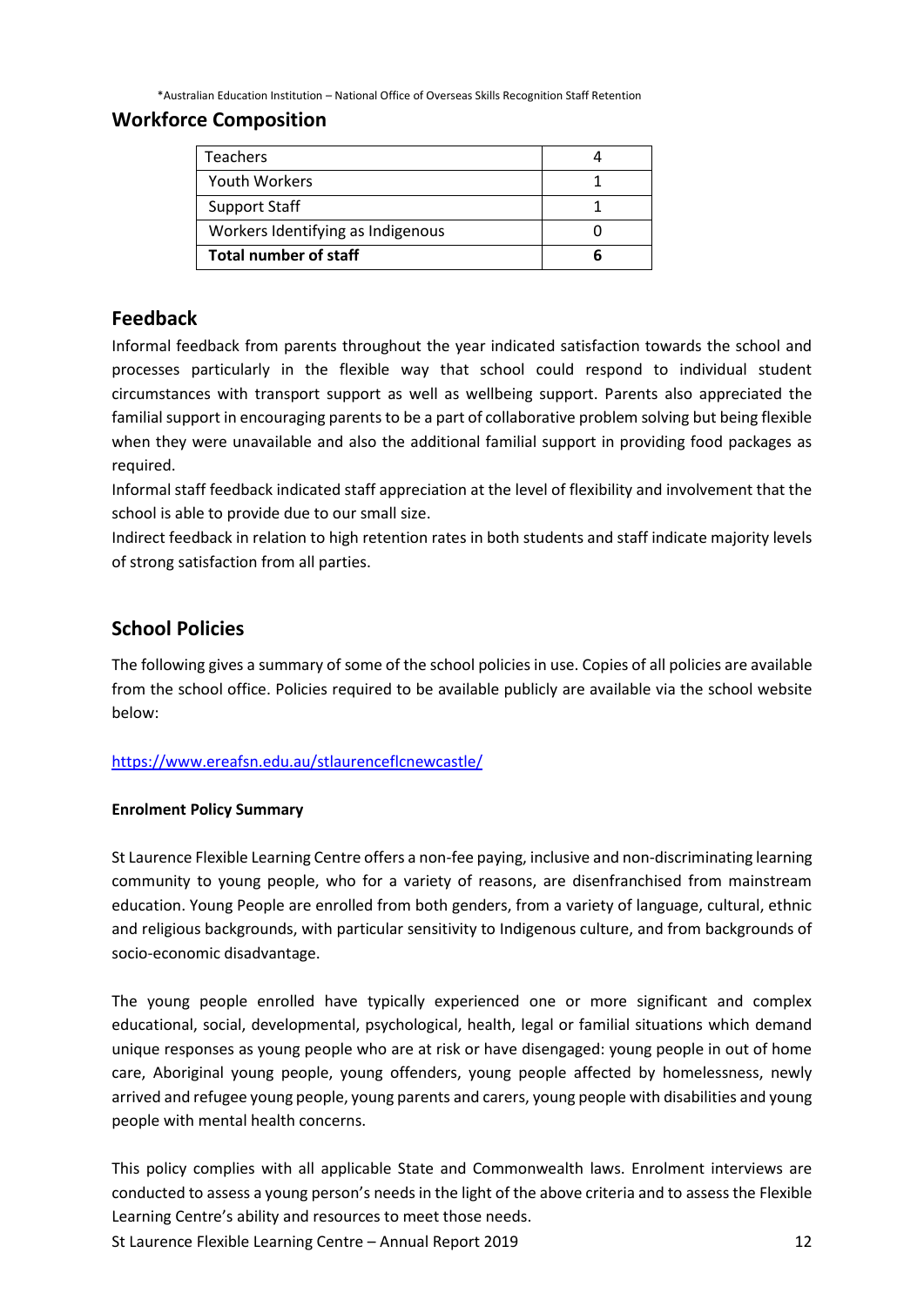For informal care arrangements, where a student is not living with a parent/guardian but is living in an informal care arrangement, the school may accept an enrolment form signed by the informal carer if the carer provides a signed Informal Relative Carer's Statutory Declaration to the school. The informal carer may be a relative, significant friend or a person within the child's extended social network.

#### **Managing Student Attendance**

St Laurence FLC has a commitment to supporting regular school attendance by all enrolled young people to support them to participate fully at a St Laurence FLC through regular attendance, while ensuring that the school's duty of care to young people and other legislative obligations are met.

Our school holds a number of responsibilities in relation to student attendance. These include:

- that the Principal must ensure that a register is kept recording the daily attendance or absence of each school-aged young person in line with the Ministerial Directive.
- that a young person is excused from attendance if he or she is prevented from attending because of a reasonable cause approved by the Principal, and the parent has given notification.
- that the Principal may require a student to not attend a school on any day on which the student has an infection or is suffering from an infectious disease.

Regular participation in meaningful education is critical for young people's academic, vocational, social and emotional development. Given the specialist nature of the Flexible Learning Centre we recognise that many young people face significant challenges to regular school attendance. Factors such as mental illness, substance addiction, ongoing family conflict and previous negative experiences at school can make it very difficult for young people to attend school every day. FLCs undertake a range of processes and supportive mechanisms to ensure that young people work towards consistent attendance and that all absences are justified.

If the young person is expected to attend school on a given day and does not arrive by the commencement of the school day, or does not access transport support as arranged, the admin staff member or student support person will contact the young person and their parent/carer as soon as is practical in order to seek an explanation for the absence.

If the staffing partnership is not able to reach a young person or their parent/carers in relation to an absence, they will speak with the Head of Campus to determine what further action should be taken. Reasonable efforts will be made to ensure that the young person is safe. This may include contacting alternate carers or services (where consent has been previously given to do so). Follow up may also include contacting the Department of Family and Community Services or the Police where the Campus Principal deems that the young person may be at risk of harm.

Ongoing absences are followed up via a letter to the parent/carer. A reconnect meeting can be offered in order to discuss and barriers and supports offered. Absences of 20 days with no response are referred to the Home School Liaison Office and Department of Family and Community Services if deemed at risk or neglect by the parent/carer.

All communication with young people and carers regarding school absences is documented electronically and filed securely, as specified in relevant legislation.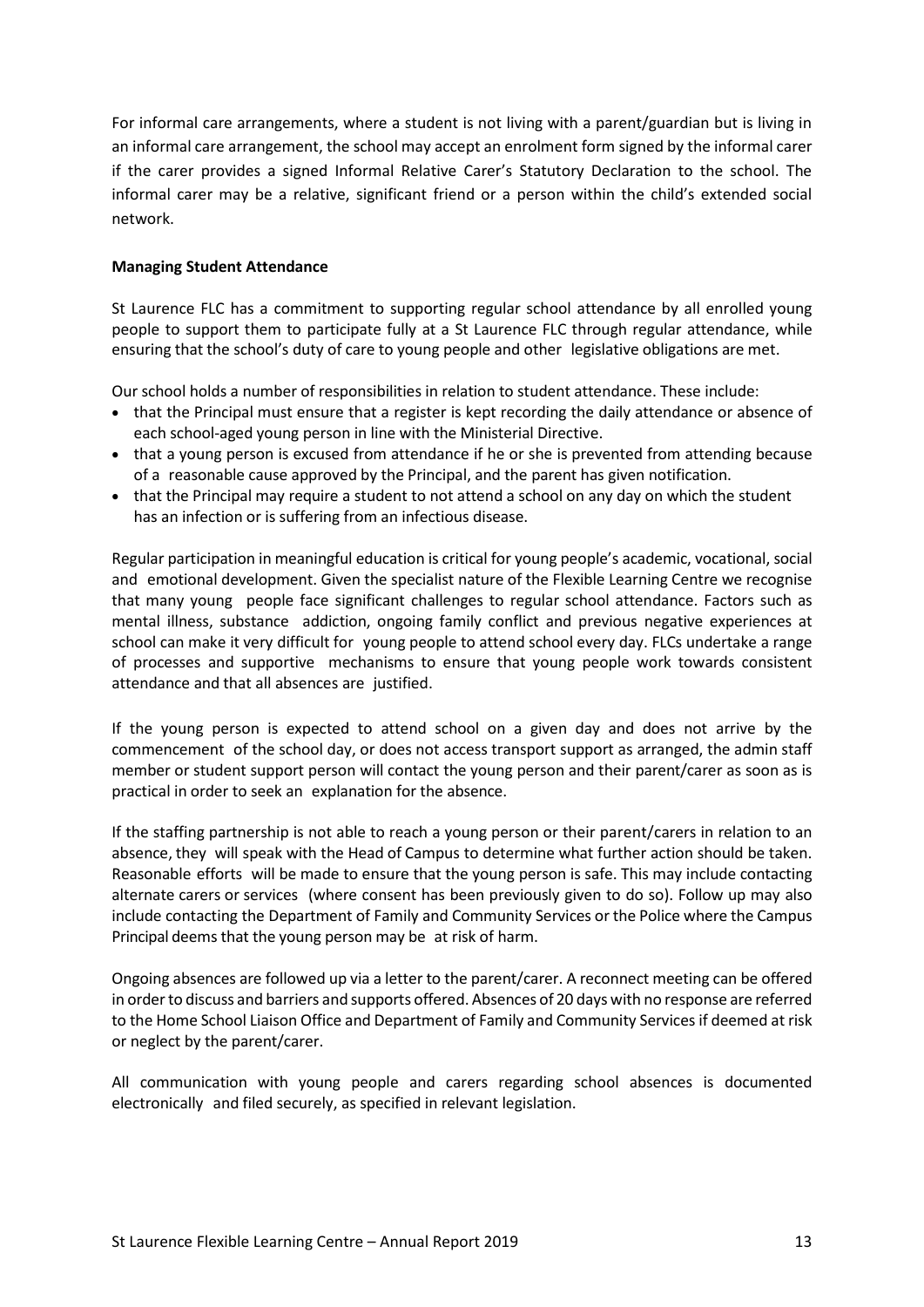#### **Student Welfare Policy**

St Laurence FLC seeks to provide quality education for all young people, taking account of their age, background, ability and interests, to assist them to become self-directed, lifelong learners who can create a positive future for themselves and for the wider community.

Young people are better prepared for learning when they are healthy, safe and happy, therefore, young people welfare is the responsibility of all staff working in a whole school context. Student learning cannot be separated from welfare. Helping young people to learn effectively and to develop positive attitudes and behaviours are goals of the St Laurence FLC community. This requires that each young person is educated in an environment which provides for their individual development.

St Laurence FLC Welfare Policy including anti-bullying policies, procedure and responsibilities that define bullying, outlines the responsibilities of staff members and sets out clear procedures that the school will take to act on any instance of bullying.

#### **Discipline Policy**

St Laurence Flexible Learning Centre aims to establish a community in which everybody feels valued and safe, and where individual differences are appreciated, understood and accepted. Every person has a right to enjoy their time at school. Respect for others is expected.

When inappropriate behaviour occurs, the following dimensions will be considered in the light of operation by principle:

- student behaviour education and pastoral care
- pastoral care for the whole school community
- student connectedness and engagement
- Restorative Practice approaches
- operation by principle as the framework for negotiation (Collaborative Problem Solving)

#### **Complaints and Grievances Policy**

St Laurence FLC respects the right of all members of the community to have access to a process, which will give full and fair consideration to any grievance that may arise. All grievances and actions taken will be recorded in a School Complaints Register. The process endeavours to hear in a timely and equitable manner any grievance raised to ensure that the principles of natural justice are followed.

A grievance is any written complaint made against a member of the School community or School in respect to any action, policy, process or situation relevant to the running of the School by:

- a member of the School community
- any member of the public
- any legal identity

## **Comment on 2019 Priority Areas**

- All new staff undertook training in Common Ground and Collaborative Problem Solving process with regular updates throughout the year
- Use of BKSB commenced to address the gaps in student numeracy
- Upgrade to new Certificate IV in Training and Assessment for VET delivery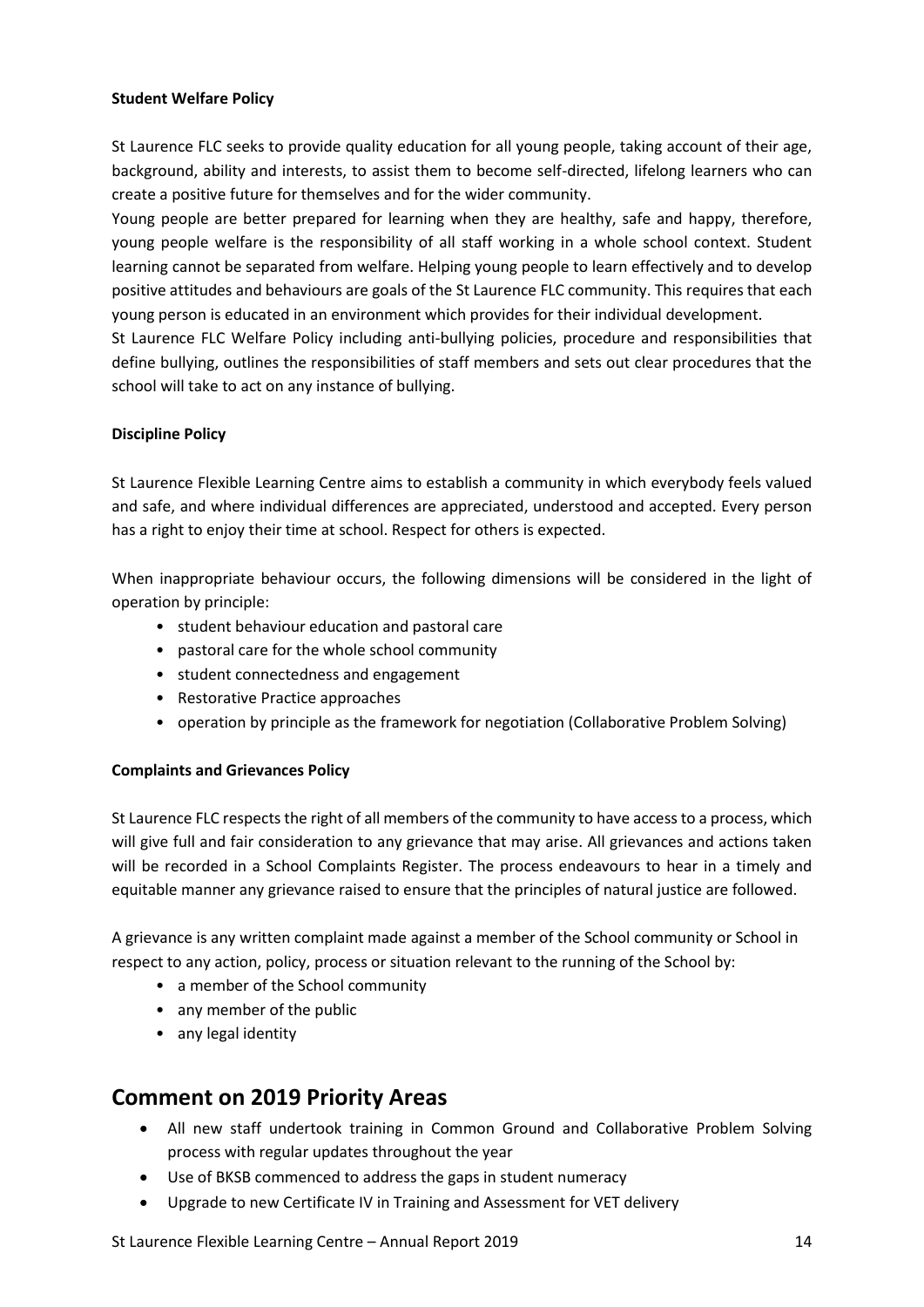- Inclusion of VET courses
- Focus in raising literacy levels across the school
- Introduction of a literacy specific role (recruitment of this role)

## **Priority Areas for Improvement for 2020**

- Growth in enrolment numbers to 40
- Integration of CompliSpace Policies, Frameworks and Staff Training particularly in the areas of Child Safety, WHS and Risk Management
- Increased engagement with Aboriginal culture including local history awareness and language
- Increased engagement with Aboriginal organisations in order to further support the young people
- Increased range of VET learning options in the areas of sport and recreation and hospitality
- Introduction of standardised testing to help identify gaps in literacy & numeracy
- Increased support regarding transitioning and career plans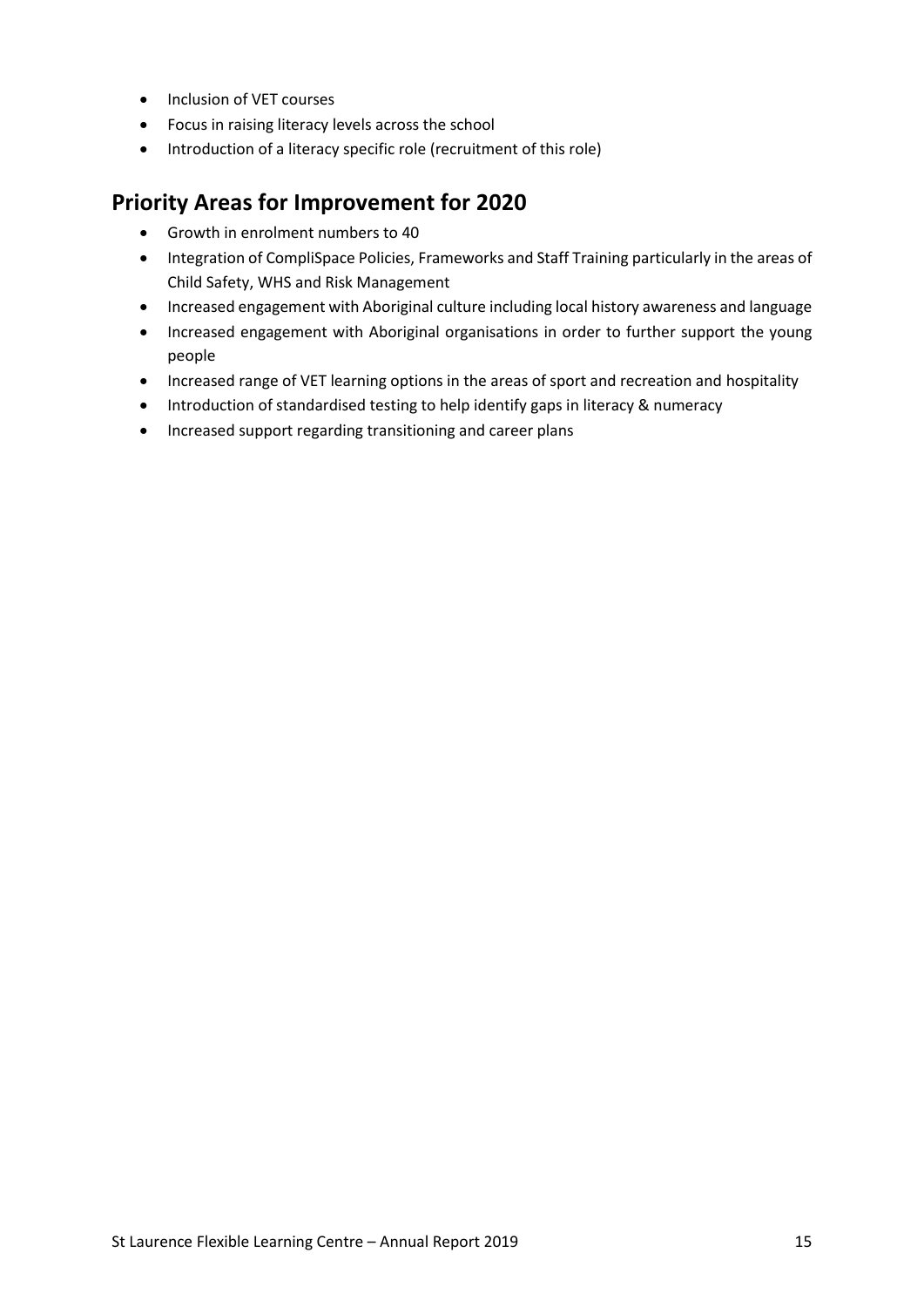#### **Newcastle FLC**

#### Statement of Profit or Loss and Other Comprehensive Income

For the year ended 31 December 2019

|                                                                            | 2019      | 2018           |
|----------------------------------------------------------------------------|-----------|----------------|
| <b>Notes</b>                                                               | s         | s              |
| <b>REVENUE</b><br>2                                                        | 1,191,467 |                |
| <b>EXPENSES</b>                                                            |           |                |
| Administration                                                             | 76.380    |                |
| Boarding                                                                   |           |                |
| Depreciation, Amortisation and Impairment<br>3                             | 35.285    |                |
| <b>Employee benefits</b><br>3                                              | 716,941   |                |
| Faculties and co-curricular                                                | 14,630    |                |
| Finance costs<br>3                                                         |           |                |
| Insurance                                                                  | 2.526     |                |
| Operating lease rentals<br>3                                               |           |                |
| Maintenance and utility                                                    | 29.360    |                |
| Other expenses from ordinary activities<br>3                               |           |                |
| Trading activities - expenditure<br>3                                      |           |                |
| Other significant expenses<br>3                                            | 137,743   |                |
| <b>Total Expenses</b>                                                      | 1,012,865 |                |
| Profit/(Loss) for the year                                                 | 178,602   | $\overline{a}$ |
| <b>OTHER COMPREHENSIVE INCOME</b>                                          |           |                |
| Gains or losses arising on remeasuring available-for sale financial assets |           |                |
| Total other comprehensive income/(loss) for the year                       |           |                |
| Total comprehensive income for the year                                    | 178,602   | ٠              |